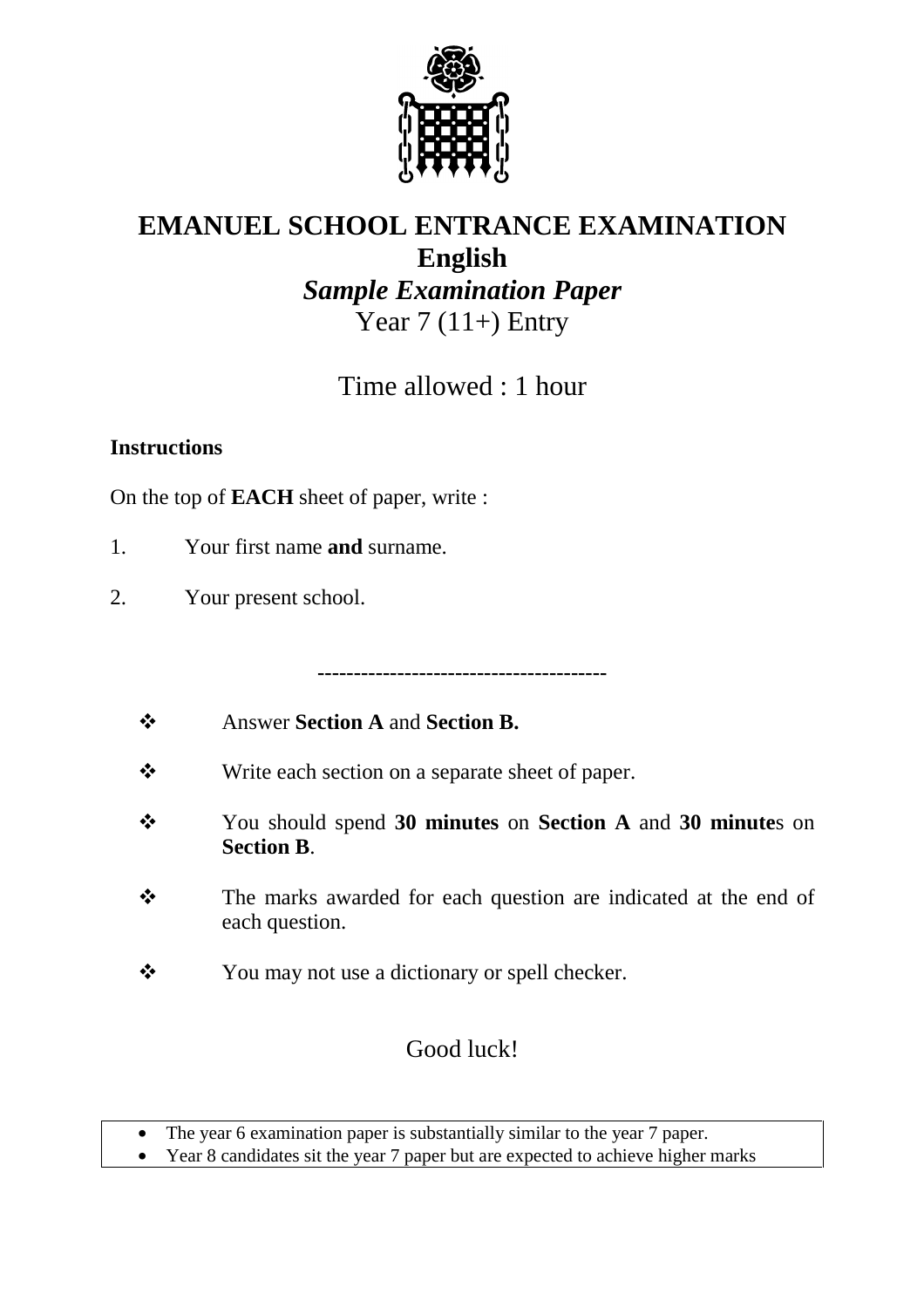### SECTION A

#### You should spend 30 minutes on this section.

**The following passage is from the novel "Carrie's War" by Nina Bawden. It takes place during the Second World War. Nick and Carrie are brother and sister. With another boy, Albert, they have been evacuated to Wales to avoid the bombing in London. In the passage, the children wait to be chosen by local residents who will take them to their homes.** 

Read the passage carefully, and then answer all the questions.

Nick clung to Carrie's sleeve as they went through the door into a long, dark room with pointed windows. It was crowded and noisy. Someone said to Carrie, "Would you like a cup of tea, now? And a bit of cake?" She was a cheerful, plump woman with a singsong Welsh voice. Carrie shook her head: she felt cake would choke her. "Stand by there, then," the woman said. "There by the wall with the others, and someone will choose you."

Carrie looked round, bewildered, and saw Albert. She whispered, "What's happening?" and he said, "A kind of cattle auction, it seems."

He sounded calmly disgusted. He gave Carrie her suitcase, then marched to the end of the hall, sat down on his own, and took a book out of his pocket.

Carrie wished she could do that. Sit down and read as if nothing else mattered. But she had already begun to feel ill with shame at the fear that no-one would choose her, the way she always felt when they picked teams at school. Suppose she was left to the last! She dragged Nick into the line of waiting children and stood, eyes on the ground, hardly daring to breathe. When someone called out, "A nice little girl for Mrs Davies, now," she felt she would suffocate. She looked up but unfocused her eyes so that passing faces blurred and swam in front of her.

Nick's hand tightened in hers. She looked at his white face and the traces of sick round his mouth and wanted to shake him. No one would take home a boy who looked like that, so pale and delicate. They would think he was bound to get ill and be a trouble to them. She said in a low, fierce voice, "Why don't you smile and look nice," and he blinked with surprise, looking so small and so sweet that she softened. She said, "Oh, it's all right, I'm not cross, I won't leave you."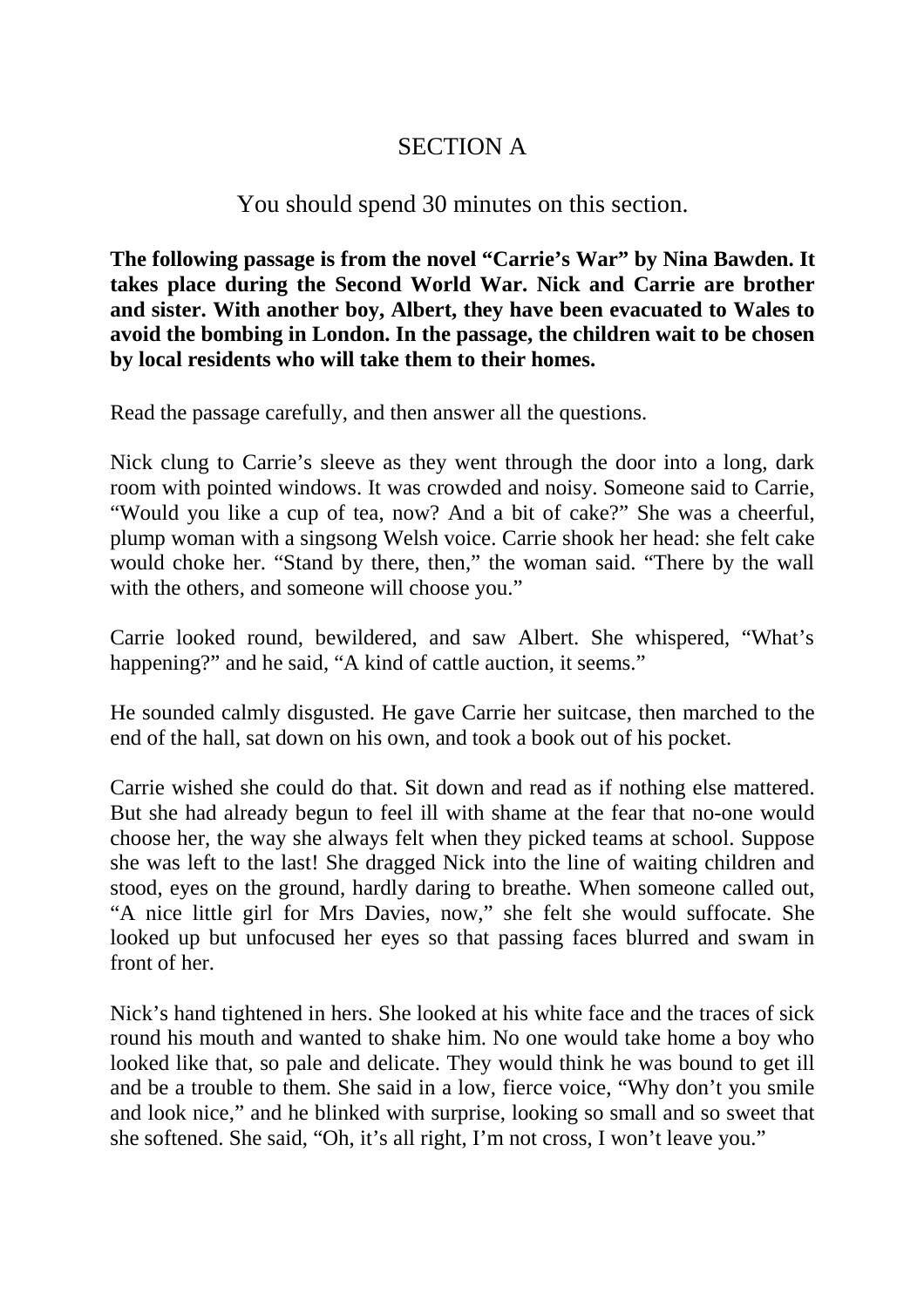## **Answer the questions in complete sentences.**

| 1. | In your own words, describe the room Carrie and Nick enter.                                                                                                                                     | $(3 \text{ marks})$  |
|----|-------------------------------------------------------------------------------------------------------------------------------------------------------------------------------------------------|----------------------|
| 2. | When the woman asks Carrie if she would like tea and cake,<br>she speaks "with a sing song Welsh voice." What do you<br>think "a sing song Welsh voice" means?                                  | $(6 \text{ marks})$  |
| 3. | Why doesn't Carrie want any cake?                                                                                                                                                               | $(3 \text{ marks})$  |
| 4. | What do you think Albert means when he describes the<br>choosing of children by local people as "a kind of cattle<br>auction"?                                                                  | $(6 \text{ marks})$  |
| 5. | Why do you think Albert goes off and reads on his own?                                                                                                                                          | $(6 \text{ marks})$  |
| 6. | Describe Carrie's feelings when she thinks that no one might<br>choose her.                                                                                                                     | $(7 \text{ marks})$  |
| 7. | Why is Carrie cross with Nick at the end of the passage?                                                                                                                                        | $(5 \text{ marks})$  |
| 8. | Why does she stop being cross?                                                                                                                                                                  | $(4 \text{ marks})$  |
| 9. | Imagine you are Carrie or Nick, waiting to be chosen.<br>Continue the story from the end of the passage, explaining<br>what you feel and what happens next. You should write about<br>10 lines. | $(10 \text{ marks})$ |

Turn the page over to **Section B**